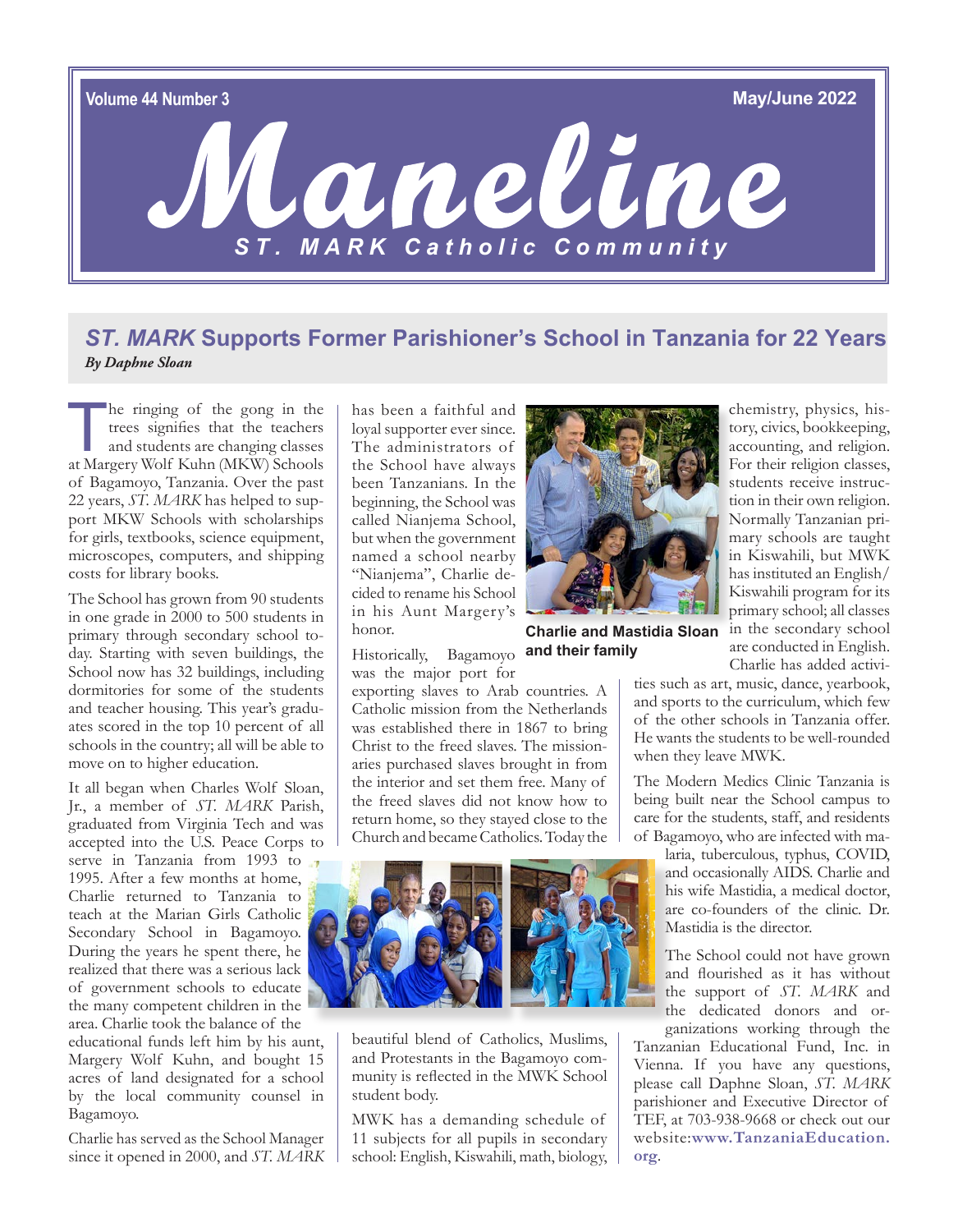#### **News from the** *ST. MARK* **Finance Council**  *By John Zolper*

he *ST. MARK* Finance Council (FC) wants to thank Parishioners for helping to *Come Together as the ST. MARK Family*, helping us meet our financial needs and supporting our faith community.

The 2022 fiscal year that started July 1, 2021, still had a lot of financial unknowns for the Parish. Following a successful 2021 Stewardship Campaign in the fall, we are happy to report the Parish is in good financial shape, with growing activities, vibrant ministries, and several large capital improvement projects. Even when accounting for a large, targeted

capital improvement donation, we were approximately 1 percent ahead of the income budget at the end of February. Coupling this with expenses running approximately 4 percent under budget puts the Parish on solid financial footing; it was running close to budget at three-quarters of the way through the current fiscal year. This is even with Faith Formation expenses thankfully up as the Parish returns to a more normal tempo of operation. Thank you!

As always, we continue tithing as a Parish by giving 5 percent of our Offertory income to worthy charities; most are local, but some are national and international. In fiscal year 2022, *ST. MARK* responded to charitable requests from our community that totaled \$86,000 to date. Charities we supported include the following:

- **n** Committee for Helping Others (CHO)
- <sup>n</sup> EduCorp
- Stroke Comeback Center
- **n** Tanzania Education Fund
- FamilyPASS
- The Car Ministry
- $\blacksquare$  Shelter House
- Second Story
- <sup>n</sup> HOPE in Northern Virginia
- $\Box$  Good360
- **n** Associates of St. John Bosco Inc.
- **n** Bethany House of Northern Virginia
- $\blacksquare$  Culmore Clinic
- **n** Just Neighbors Ministry Inc.

**Long-Term Capital Improvement** Over the past year, the Finance Council has developed a long-term Capital Improvement (CI) Needs List to help anticipate and prioritize CI expenses. As the campus ages, we expect a need for additional maintenance and repair or replacement of key equipment and infrastructure. We replaced the elevator lift pump, two chillers, and two compressors for the air conditioning system. We added 48 columbarium units in the Memorial Garden. The WIFI system was also upgraded in the lower level of the Cassidy Activities Center—a need that was identified by several ministries.

". . .the Parish returns to a more normal tempo of operation. Thank you!"

The Parish is currently implementing the following CI projects. In some cases, project completion and payments will crossover into fiscal year 2023 that starts July 1:

 $\blacksquare$  Refinishing and repairing the Church pews that are showing their age (some date back to the original Church in 1968), installing new kneelers, and replacing the Church floor. This project will start in early July and be completed over the summer.

 $\blacksquare$  Replacing the sound system with two modern multichannel digital linear steering arrays. A contract has been signed, and scheduling is being finalized. We will provide updates in the Bulletin when more details are known.

n Getting bids to replace the 40-yearold piano that was bought used in 1997 and that fails to hold its tune with the high use. With music such an important part of liturgy at *ST. MARK*, we hope to purchase a new piano in the fall after the pew and floor renovations are completed.

Finally, as first noted in the November 21, 2021, Bulletin, which included the October 2021 financial summary, *ST. MARK* was blessed to receive a very generous donation of \$416,000 to renovate the bathrooms. The bathroom renovation has been on the list of potential capital improvement projects ever since it was identified as a Parish need in the 2012 Parish survey. Although significant work was done over the years by the Parish Staff and Financial Council members to create a concept plan for the renovation that received an initial review by the Diocese, the cost of this project had been beyond the means of the Parish. This large donation, along with prior donations to this project and continuing CI contributions, now makes addressing the bathroom renovation more feasible. With

help from the Finance Council, *ST. MARK* Staff will be revisiting the prior concept plans, reaching out to the architect, and developing a plan for the path forward. Although this is an important project, and the Finance Council is committed to seeing it through, we will all

need to be patient as the other CI projects are completed. Also, the tight construction market will likely mean the bathroom renovation will not occur right away. We will share more information as we have it.

Finally, as the Finance Council is looking to the end of the current fiscal year and the start of the new fiscal year on July 1, we will work with Parish Staff to review the 2023 budget. We will be keeping an eye on the prospect of increasing expenses with rising inflation and continue to plan conservatively.

In closing, we look forward to coming together as the *ST. MARK* Family in an updated sanctuary (new flooring, renovated pews, new sound system, and new piano) supporting our vibrant faith community. Thank you again for your support of the Parish with your time, treasure, and talent as we all strive to *Come Together as the ST. MARK Family*.

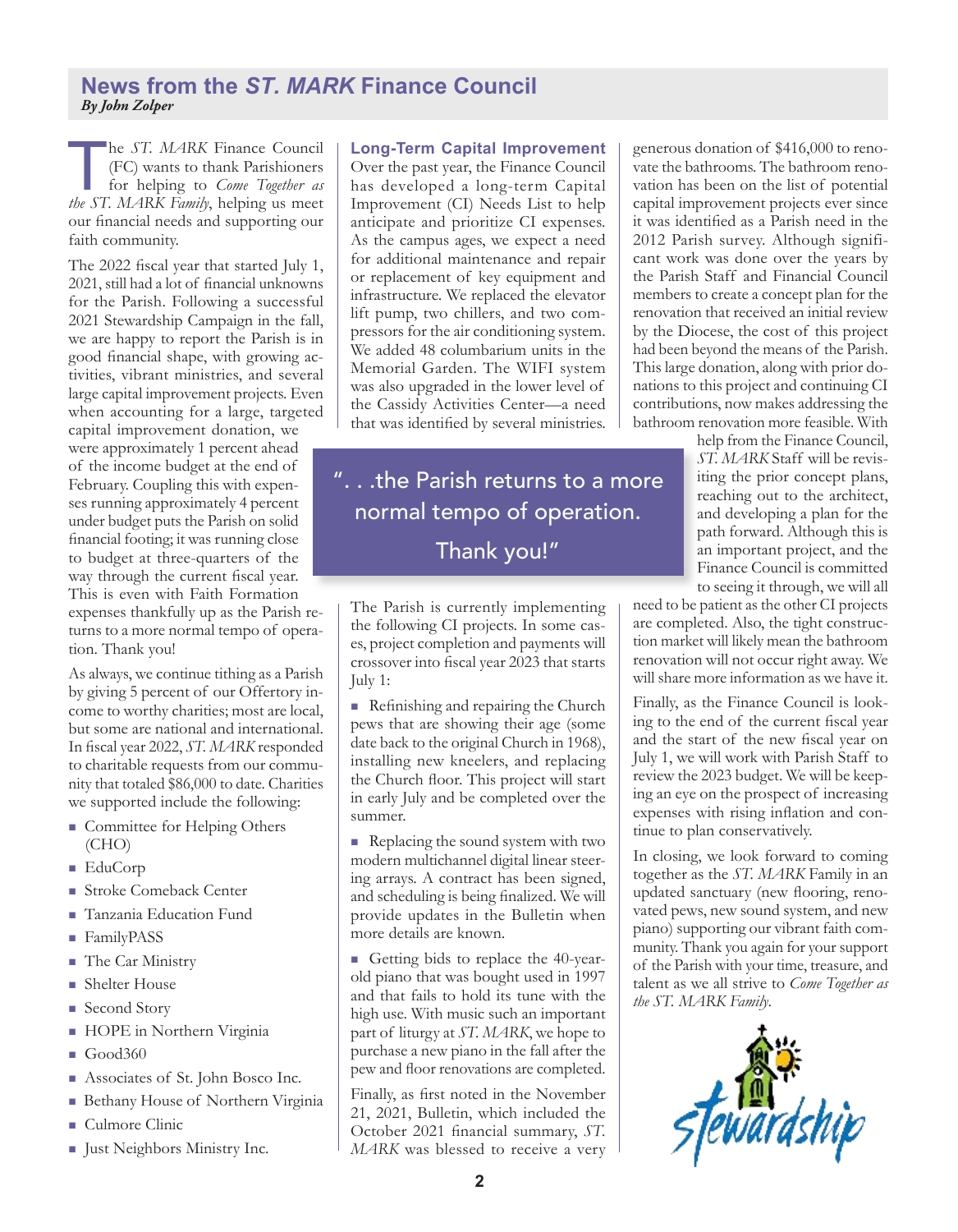### **Creation Care Mary Garden: Summer Update** *By Betsy Zolper*

ach season brings new color to<br>
our Mary Garden and more op-<br>
portunities for birds, butterflies,<br>
and bees! Our Third-Grade Students our Mary Garden and more opportunities for birds, butterflies, and bees! Our Third-Grade Students from *ST. MARK* School have documented the changes to the Garden. As spring turns to summer and the growing season lengthens, we should see larger plants with many blossoms. This blooming, in turn, will create a "buzz" as butterflies, bees, and hummingbirds forage for nectar or pollen. The age-old wisdom is that plants sleep the first year, creep the second year, and leap the third year. This first summer will be a glimpse of what the Garden will become! Let's get acquainted with our summer bloomers.

<sup>n</sup> **Threadleaf Coreopsis** (5 plants), located in the middle of the Garden, is adorned with lovely star-shaped yellow flowers. The stars remind us of Our Lady, Star of the Sea, an ancient title for the Virgin Mary, which over the years pointed to Mary's role as our "guiding star" on the way to Christ. Coreopsis provides nectar for many butterflies and native bees. In late summer and fall, songbirds eat its seeds.

■ **Anise hyssop** (2 plants), located near the stone bench, has blue to purple flower spikes that are attractive to bumblebees, butterflies, beetles, and hummingbirds. The leaves are fragrant, and you may like to take carefully a sniff! "Hyssop" is associated with cleansing throughout the Bible. It reminds us of the first Passover preceding the Exodus, when it was used to sprinkle the blood of the Sacrificed lambs on the doorposts of the Israelites; it was used again at the Crucifixion of Our Lord to offer Jesus a drink.

Anise hyssop hosts the summer azure butterfly. The butterfly lays eggs on the plant, and the small caterpillars feed and mature before dropping to the ground and forming a chrysalis. Pollinated flowers produce smooth, oval-shaped seeds that attract goldfinches and other birds.

<sup>n</sup> **Blue false indigo** (1 plant), planted to the right of the light pole, has spires of blue flowers that appear in late

spring, about a month after the leaves emerge. Flowering lasts for just two to three weeks. The wings on this bloom resemble Mary's hands raised in prayer to heaven. The three-part leaves are a soft blue-green and remain attractive until heavy frost. Three lobes forming one leaf reminds us of the Trinity. The blue flowers have been used by indigenous people to make a blue dye. Indigo flowers are attractive to butterflies, bees, and hummingbirds. This plant is a larval host plant for many butterflies: Orange Sulphur, Clouded Sulphur, Frosted Elfin, Eastern Tailed Blue, Hoary Edge, and Wild Indigo Duskywing. **[https://plants.ces.ncsu.](https://plants.ces.ncsu.edu/plants/baptisia-australis/) [edu/plants/baptisia-australis/](https://plants.ces.ncsu.edu/plants/baptisia-australis/).**

n **Cardinal flower** (2 plants), located in front of the light pole, takes its name from the red vestments worn by Catholic Cardinals. Brilliant red blooms first mature in late summer and continue into mid-fall. The bloom has three lower petals and two upper petals that form a tube. Since most insects find it difficult to navigate the long tubular flowers, Cardinal Flower depends on hummingbirds for pollination. **[https://](https://www.wildflower.org/) [www.wildflower.org/](https://www.wildflower.org/)**. Medieval tradition associates this bloom with Mary's ear drops (drop earrings).

The plants in our Creation Care Mary Garden bloom in succession and not all season—they bloom as God intended as part of the food web. When we plant 70 percent native plants, we are successful in re-establishing the habitat that our pollinators, birds, and other creatures need to survive (Doug Tallamy, *Nature's Best Hope*, 2020). The appearance might not be what we have become accustomed to, but it is what God intended—a habitat in which His creatures can find a home. We are in the process of certifying our garden as a *St. Kateri Habitat*. You can learn more about these Habitats at **[https://www.](https://www.kateri.org/saint-kateri-habitat-2/) [kateri.org/saint-kateri-habitat-2/](https://www.kateri.org/saint-kateri-habitat-2/)** and **<https://homegrownnationalpark.org>**.



Gardening is a<br>
Habor of love that lends itself to prayer! Make it an offering to the Father by beginning your work with a blessing:



Lord, we give You thanks for this great bounty of life entrusted to us. May we be always reminded of Your providence, creativity, goodness, and beauty as we tend what You first brought forth. May the complex relationships of plant, animal, and human life supported by these gardens spark contemplation of your Holy Trinity, the Communion of Saints, Our Lady's nurturing love, and the riches of Heaven yet to come.

Truly, not a sparrow falls to the ground without Your knowing it (Matthew 10:29); may our careful stewarding of this land teach us how You cultivate our souls and provide for our material and spiritual needs.

May our gaze remain fixed upon our final home, and Your garden offered back up to You in a song of praise: "O all you things that grow in the earth, bless the Lord: praise and exalt Him above all forever" (Daniel  $3:76$ ).



**Source: Reprinted with permission of Annalise Michaelson, Saint Kateri Conservation Center.**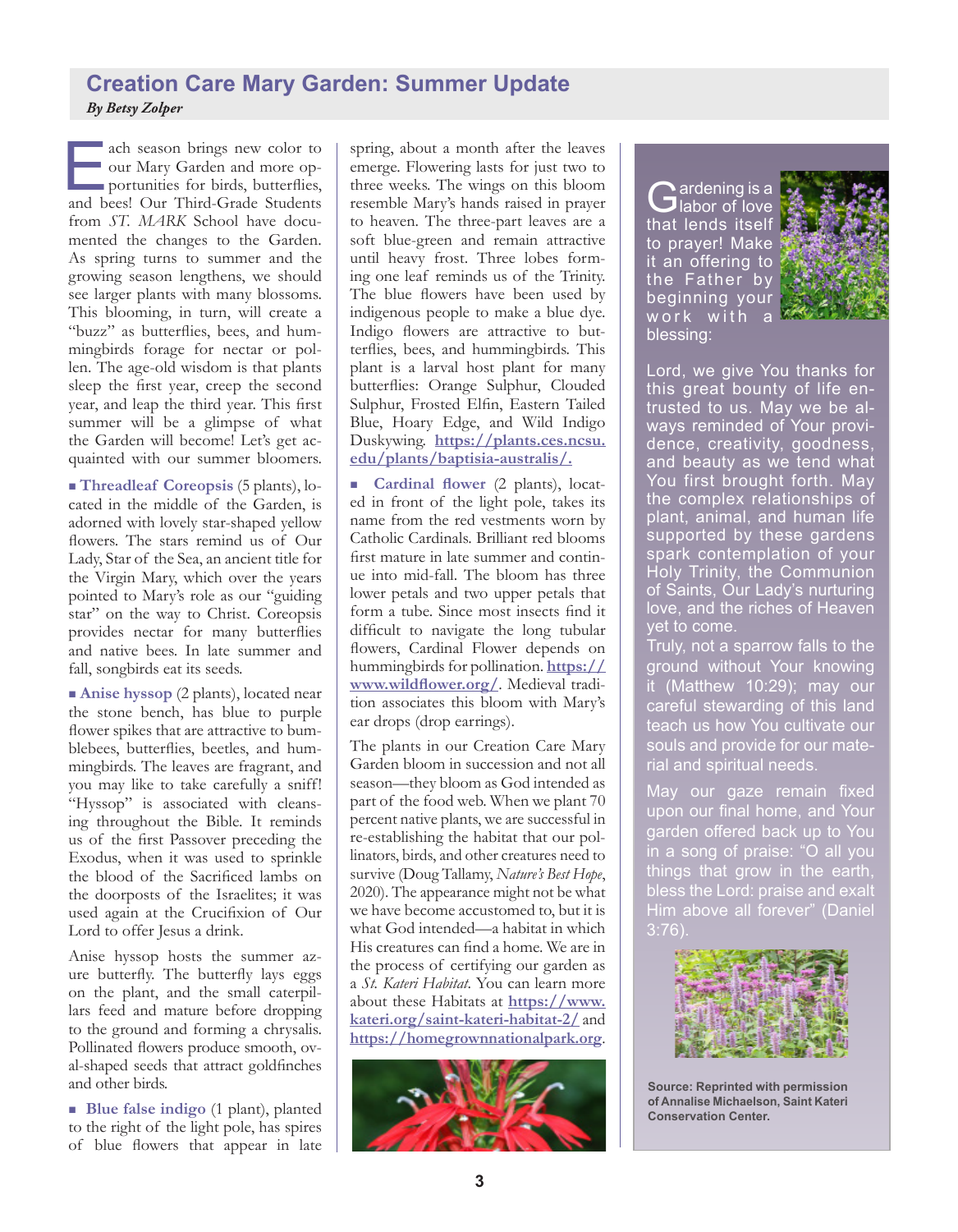### *ST. MARK* **Youth Receive the Sacrament of CONFIRMATION** *By Lynne Finta*

Sacrament of CONFIRMATION<br>Sacrament of CONFIRMATION<br>on 8th grade Youth at a Mass on<br>May 23 at 7:00 p.m Sacrament of CONFIRMATION on 8th grade Youth at a Mass on May 23 at 7:00 p.m.

The Sacrament bestows the Gifts of the Holy Spirit on those who have been Baptized. Bishop Loverde requires that children spend two years preparing for it. Also, children must either be enrolled in Religious Education classes or attend Catholic School. CONFIRMATION preparation usually begins in the 7th grade, and the Sacrament of CONFIRMATION is held in May of the 8th-grade year.

#### **NET Day of Reflection**

First-year Candidates had the chance to participate in a National Evangelization Teams (NET) Day of Reflection. The Day of Reflection provided them with the opportunity to interact with other Candidates, as well as go to Confession and attend Mass in a more intimate setting. Activities included interactive games, music, and small group activities facilitated by a group leader.

#### **Weekend Retreats**

Beautiful Hunting Ridge Retreat Center in Winchester, Virginia, was the site of the 2021 one-day separate retreats for boys and girls, attended by second-year Candidates. The retreats focused on the importance of being Confirmed, the children's relationship with God, and the tools necessary for the ongoing faith journey following CONFIRMATION. Children were placed in small groups, each with two adult leaders. High school students helped as well.

#### **Spirit Teams**

Part of the preparation for CONFIRMATION included participating in service projects, which was the impetus behind the Spirit Teams concept. The goal of these teams was to provide Candidates with opportunities to live out their faith as disciples in fellowship with other 8th graders. Spirit Team leaders were tasked with planning four experiences for their teams. These can include:

<sup>n</sup> A social event or "meet and greet" for the children to get to know one another.

<sup>n</sup> Participating in a *ST. MARK* Junior High Event, such as Junior High Kickoff and Junior High Friday Nights.

n Participating in at least two service opportunities, such as volunteering at the Thanksgiving Clothing Drive, serving at a Youth Mass and preparing/serving dinner afterward, and helping out at the Fall Festival.

This year's Spirit Team volunteers were Nicholas Applehans, Laura Baltas, Stephanie Bollini, Natasha Collin, Brian Gagnon, Nithya Joseph, Paula Mahoney, Lauren McCabe, Stephanie Peterson, Megan Pickersgill, Robert Reynolds, Christine Stein, Noreen Tarr, and Catherine Yeagle.

**Acknowledgment:** My thanks to Jean Lupinacci for her assistance with this article.

Antonio Antunes Nalani Applehans Jace Atkinson

**Confirmandi**

Nolan Baltas Angelo Batista Manetti Marco Belloli James Bollini Carlo Bonacci Corinne Bremer Graydon Byrne

Paola Cabo Camacho Petar Cemovic Luke Collin Phillip Conrad Alexander De La Cruz Ethan Do Amy Dugan Braden Eggstaff Johanna Fernando Alexander Gagnon James Garvert Anna Glassman

John Harrison Benjamin Hottle Cozette Humen Isabel Joseph Cameron Kannar Garrett Kathman Patrick Khouri Andrew Kociolek Holly Lauer Amy Lee Michael Lowen

Mia Hanna

Matthew Martinez Grace McCabe Madeline Mihalik Gavin Morahan Valeria Novoa William Odell Maxwell O'Harren Fabrizio Ozkan Benjamin Peterson

Grace Pickersgill

Aiden Reynolds Tess Reynolds Jonah Richards Adriana Robles Molly Roccia Charles Root Elise Sharma Matas Stanis Alexis Stattel Brennan Stegmoyer Nora Stein Katie Sullivan

Cristina Reyes

Fernando Tapia Kelsey Tarr Amelia Taylor Milo Tom Audrey Wandow Emma Weizel Monica Wong Amelia Wright Jill Yeagle

# **Parish Celebrates the Sacrament of First EUCHARIST**

**The second-grade children of the Parish received First EUCHARIST at Masses on the weekends of May 7–8 and May 14–15.**

Kevin Adamson Leena Alvarez James Aquilina III Austin Aufderheide

Maximus Barbato Hannah Berthe Linsey Bingi Emily Bokan Hannah Bordener Sophia Bordener Anny Boyd

Norah Candela Matthew Carter Nicole Chandler George Darling Avery Domin

Katherine Emerick Mason Engel

Nicholas Fleming Andrew Gagnon William Geide Roman Geiger Giovanni Giordano Holly Gonzalez

Jackson Goudreau Emmeline Guy

Tyler Hayes Claire Hockenbury Heinrich Hollonbeck

Olivia Kimball

Julianna Laine Emrys Landau-Smith Kevin Le Blair Lewis Landon Long

Lauren Mack Justin Mathias III Alice McGinley Adriana McVey Katherine Mikol Madeleine Mirabello Jack Montgomery Claire Moynihan Anna Nistler

Oliver Nuss

Anna Olmos

Zoe Popperwell Grant Printer

Lola Rash Lucas Reeves Kara Ryan Michael Ryan

Julia Santoro Maxwell Shaw Graham Simon Jacob Soria Galvarro Anna Spear

Annalise Stapleton Andrew Steare

Grace Tardy Lyric Tellez-Mansy Zachary Todor Arden Tom

Nathaniel Upchurch

James Velarde

Gabriel Wilson Ella Woestman Everett Woestman

Parker Zens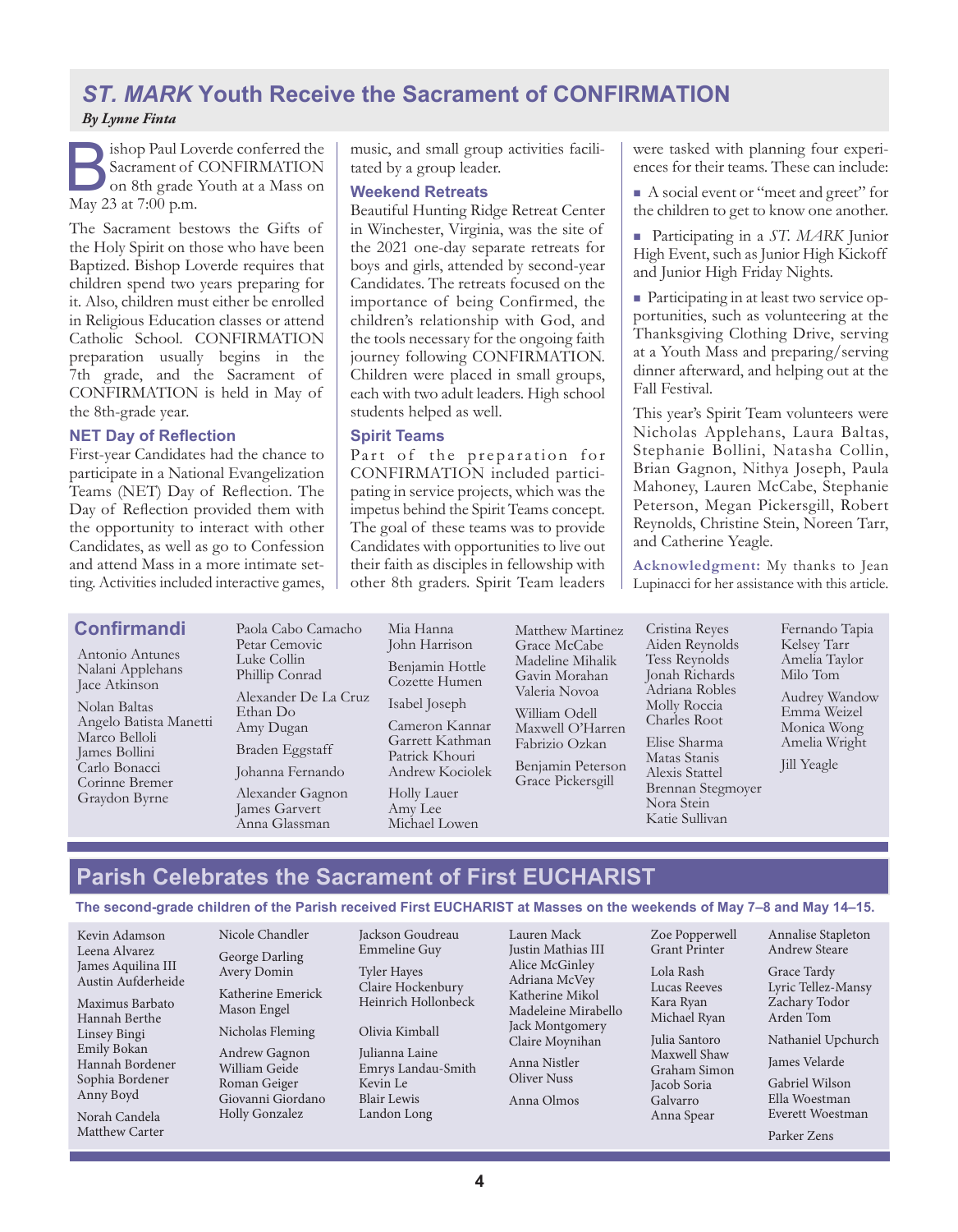# **A Pilgrim Tells Her Story at** *ST. MARK*

#### *By Joyce Kerrigan*

n Wednesday, April 6, the M&Ms After-Mass Coffee hosted a most interesting and inspiriting speaker. Lynda Rozell,

the author of "*Journeys with a Tin Can Pilgrim"*, shared her story of how she came to the unusual life of living out her Catholic Faith as she travels around the country in her truck and Airstream trailer home.

How did a corporate

lawyer, whose plush worldly life revolved around her lawyer husband, two young daughters, and successful career, evolve into being a road warrior for God?

When Lynda was 31 years old, the death of a good friend was a radical turning point in her life. Lynda believes that God allowed that loss in her life to produce the good of leading her back to the Catholic Church and a fervent faith after an 18-year absence. Ironically, over the next decade after her reversion and continued deepening faith, it also led to the end of her marriage of 21 years. Lynda's husband's decision to divorce was precisely because of her faith and the change that it produced in her. Lynda, with her typical sense of humor, recalled what he said to her: "I married Gloria Steinem and woke up with Jerry Falwell."

Nevertheless, the divorce was a devastating emotional and psychological ordeal for Linda, and she did not recover quickly. Eventually, however, the healing came, and she moved forward with continuing her meaningful work and caring for her two daughters.

#### **Discerning What God Wants**

As Lynda approached middle age and her daughters approached adulthood, her thoughts turned to how she would spend the rest of her life. In her own words, she asked in prayer "what God had in mind" for her. Prayer and discernment revealed that she was being asked to sell literally all that she owned and follow Him. Lynda firmly believes that God has a call for everyone and put herself at His disposal. Then she simply answered His call. She felt that God was asking her to be present to others with the intention of helping them to see

God's love for them.

"He didn't provide an instruction manual," she said, "but He asked me to trust Him to lead me where He wanted me to go." It turned out that where God led Lynda to go was on the road, in what she describes as a simple

apostolate expressed in her daily life as a nomad.

#### **Going on the Road**

By 2018, Lynda was road-ready; she had completed all of the necessary financial arrangements for a semi-retirement, the disposition of the contents of her home, and the sale of her home. Previously, she had purchased a truck and an Airstream trailer home and practiced driving the truck while hauling the Airstream for a period of time. Penny, Lynda's pet chihuahua, was by her side as an amiable traveling companion.

#### **Sowing Gentle Seeds of Faith**

Lynda's main destinations are campgrounds near some well-known, and some lesser-known, Catholic Shrines and Churches. Her presentation included many beautiful photographs of some of her trip stops. Campground communities are very open to camaraderie and friendship. Opportunities abound to evangelize and to plant what Lynda calls "gentle seeds of faith" in a natural manner in conversations. The best approach, Lynda advises, is always as human-to-human, heart-to-heart, and taking time to get to know what is going on with other people. She finds that most people open up and share what is going on in their lives.

Lynda concluded her presentation by saying, "God surprises me all the time with an unlikely series of coincidences that lead me exactly where I should be. When He brings people into my life, He blesses me by giving me a chance to walk with them and befriend them—just as He and others on His behalf have done

in my life." She said, "In essence, being present to others—not only to talk about the faith but to show its impact through my actions—is at the heart of my mission as a *Tin Can Pilgrim*. It can be at the center of what you do as well, whatever the circumstances in your life. We find ourselves when we reach out to others."

[Editor's note: Lynda's book, *Journeys with a Tin Can Pilgrim*, is a bestseller on Amazon. Linda says, "Come with me on a journey to visit shrines and religious sites across the United States. I write about the places I go, the people I meet, and spiritual aspects of my travels. You can read all about how I became a Tin Can Pilgrim in my book *"Journeys with a Tin Can Pilgrim"*. Her blog is available at **<tincanpilgrim/about.com>.**]



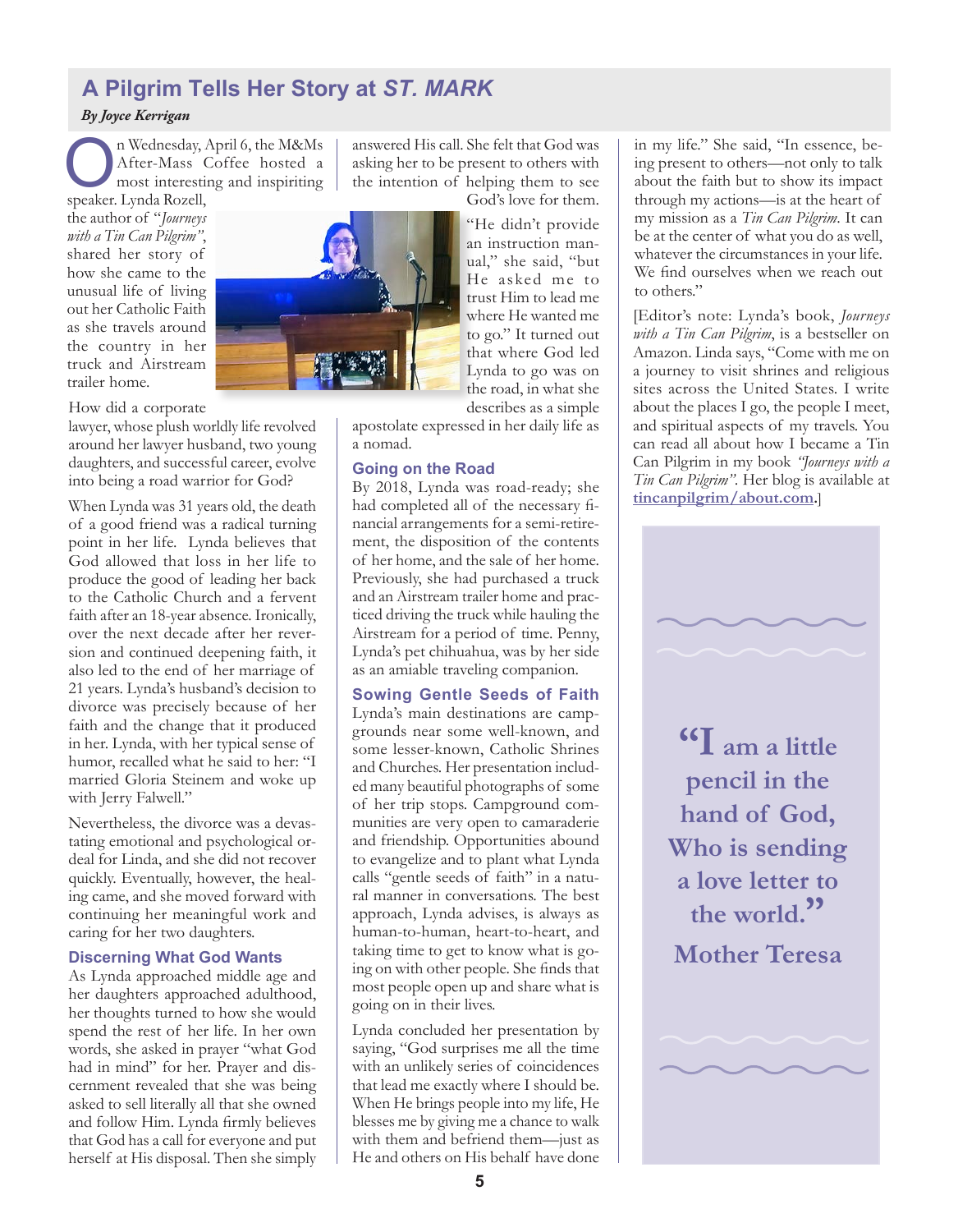### **New Members Welcomed at EASTER** *Vigil*

*S*<sup>*T. MARK* welcomes RCIA<br>**Neophytes and Newly Re-ceived**<br>and Newly Confirmed, who</sup> Neophytes and Newly Re-ceived and Newly Confirmed, who became full members of the Catholic Church at the EASTER *Vigil* Mass!

The fulfillment of their journey through the Rite of Christian Initiation of Adults finds them continuing

- <sup>n</sup> Conner Barden, sponsored by Erin Benbennick
- <sup>n</sup> Michelle Bolger, sponsored by Nate Rasmussen
- Beau Conaway, sponsored by Murutamanga Kabahita
- <sup>n</sup> Jon Dunlap, sponsored by Mark Edwards
- <sup>n</sup> Skye Ilies, sponsored by Tim Frank
	-
- Thomas Leuchtner, sponsored by Jeffrey Jozefski

their immersion in the faith in their Period of Post-Baptismal Catechesis, "Mystagogia", as they delve more deeply into the mysteries of the faith.

We welcome you; we thank God for you; and we ask you to pray for us, now that you are united with us.

- Lauren Nguyen, sponsored by Lynna Nguyen
- <sup>n</sup> Liam Nguyen, sponsored by Minh Nguyen
- <sup>n</sup> Annabel Olah, sponsored by Erin Coleman
- <sup>n</sup> Lauren Valdez, sponsored by Hillary Sadler
- David Yi, sponsored by Adam Murray
- Hugo Zia, sponsored by Tom Sileo



Christ<br>is Risen!



**In April, the M&Ms had a Coffee after the 9:15 a.m. Mass on** n April, the M&Ms had a Coffee Wednesday, April 6, and a potluck luncheon on Wednesday, April 20. Both events were in the Cassidy Activities Center.

In May, they had a Coffee on Wednesday, May 4. They planned a visit to the Museum of the Bible to see the Shroud of the Turin exhibit on Wednesday, May 18.



#### **Prayer Shawl Ministry** *By Maria Gillard*

ave you ever wanted to send a hug and a prayer to someone?<br>We at the *ST. MARK* Prayer hug and a prayer to someone?

Shawl Ministry are a group of the faith-

ful with a talent to send hugs in the form of stitched yarn.

The needs for our gifts are diverse—from warmth and protection for the homeless in winter to a sign of care for the bereaved, the ill, and the newborn. As a ministry, we look after

one other, pray together, and provide a service.

Over the past year, our group has donated a total of 105 items (hats, hat and scarf sets, and scarves) to The Lamb

Center. We also donated 20 baby blankets to the Giving Tree for the Hope and A Woman's Choice pro-life groups. Bill Grossman has taken several shawls

> to nursing homes and retirement homes.

> > You can be a part of the Prayer Shawl Ministry's mission in several ways:

**n** Pray for us and those **who receive the shawls, hats, scarves, and baby blankets.** And the shawls are blessed.

**nBring a shawl to an ill or bereaved person.** Please sign the sheet when you pick up so the Prayer Shawl Ministry can pray for them. The shawls are located next to the door to the Parish Office.



- **n Donate yarn.** We are always in need of yarn so that we can continue to make the items for the needy.
- <sup>n</sup> **Drop by a meeting to see what we do.** We meet every second Tuesday of the month at 1:00 p.m. in Room C 103.
- <sup>n</sup> Joining in the stitch and pray. We share patterns and ideas.

*Hope you can join us soon!*

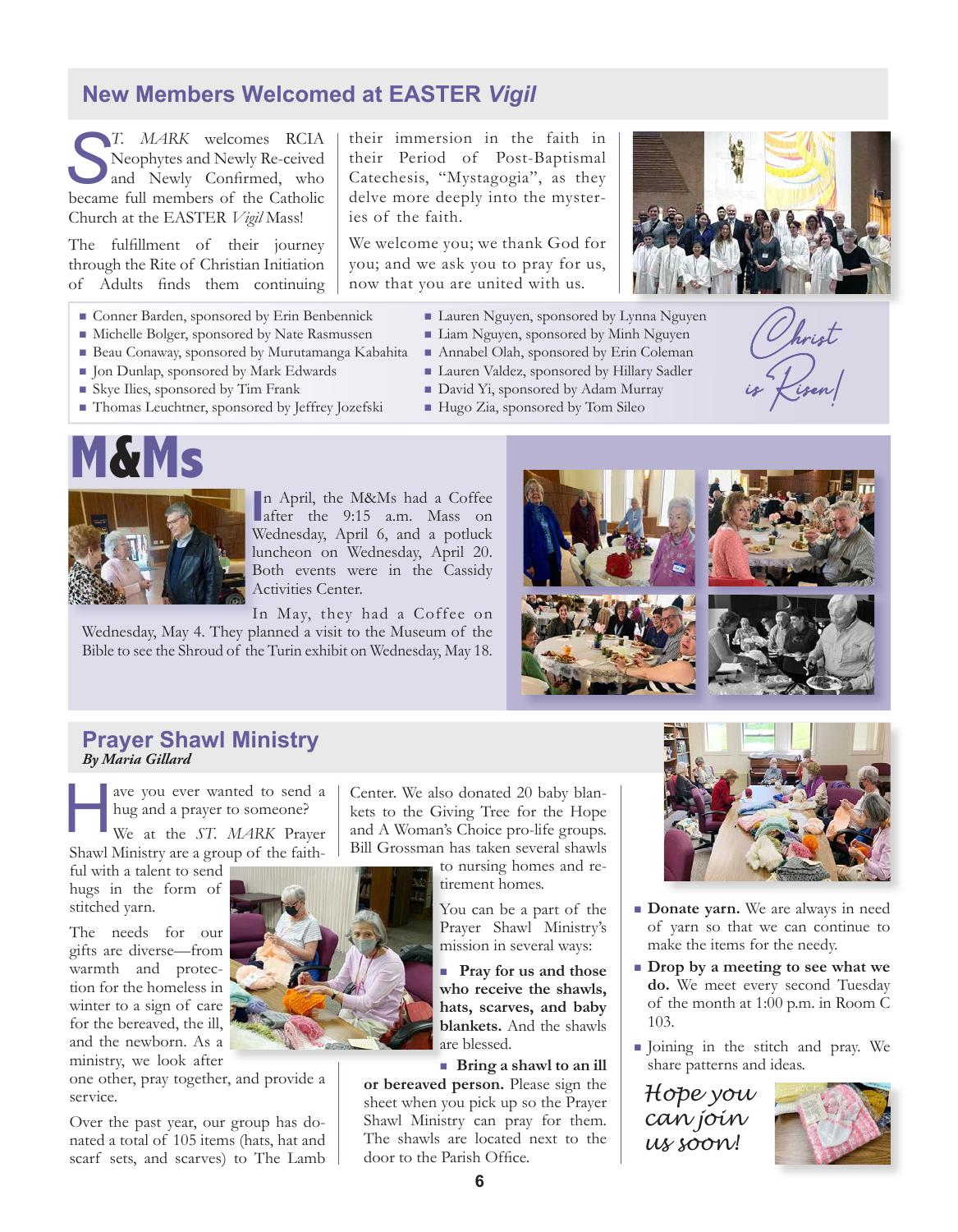# **VACATION** ST. MARK Book Club<br> **Bible School Save the Date!**

**Vacation Bible School (VBS) will be July 11 to July 15 from 9:00 a.m. to 12:00 p.m.** Children who are preschool age 3 through 5th grade are invited to sign up.

This summer event will help put kids on track for trusting Jesus! At *Rocky Railway,*  kids explore Jesus's power and how we can trust Jesus to pull us through when life feels like a valley or a mountaintop. Preteen and teenage children can be a part of this exciting week by volunteering to lead the younger children as crew assistants, snack helpers, song leaders, dance leaders, story tellers, and more.

Adults can join the fun too! We are building our team now and have openings for adult VBS Directors, Crew Leaders, and Station Directors, so please let us know how you can assist. This is a wonderful way to get to know other families with young children at *ST. MARK* or to give back if your child participated in the past

Contact Jean Lupinacci at **[jlupinacci@](mailto:jlupinacci%40stmark.org?subject=) [stmark.org](mailto:jlupinacci%40stmark.org?subject=)** or 703-938-1948 extension 1. Register will start May 16; visit the Parish website at **<www.stmark.org>**.

The Book Club discussed *The Book of Joy*: *Finding Happiness in a Changing World* by the Dalai Lama and Bishop Tutu with Douglas Abrams on April 13, and *Seven Lessons from Heaven*: *How Dying Taught Me to Live a Joy-Filled Life* by Mary Neal on May 11.

The selection for June 8 is *Encounters with Angels* by Odile Haumonte (256 pages).

The Book Club will not meet in July and August.

On September 14, the Book Club will discuss *Founding God's Nation: Reading Exodus* by Leon Kass.

For more information, please contact Mark Morneau at **[markmorneau@](mailto:markmorneau%40outlook.com?subject=) [outlook.com](mailto:markmorneau%40outlook.com?subject=)**.

## **Hearing Aid Devices Available**

Are you having trouble hearing or understanding the priests or Lectors at Mass? Please ask an Usher to give you a hearing aid device. You can bring your own set of headphones or earbuds. The smaller jack will fit into our hearing devices.

# **June Feasts and Saints**

- **1 St. Justin**
- **2 Saints Marcellinus and Peter**
- **3 Sts. Charles Lwanga and Companions, Martyrs**
- **5 PENTECOST SUNDAY**
- **6** *The Blessed Virgin Mary, Mother of the Church*
- **9 St. Ephrem, Deacon and. Doctor of the Church**
- **11 St. Barnabas, Apostle**
- **12 THE MOST HOLY TRINITY**
- **13** *St. Anthony of Padua*
- **19 THE MOST HOLY BODY AND BLOOD OF CHRIST (Corpus Christi)**
- **21** *St. Aloysius Gonzaga*
- **22 Sts. Paulinus, John Fisher, and Thomas More**
- **23 THE NATIVITY OF ST. JOHN THE BAPTIST**
- **24 THE MOST SACRED HEART OF JESUS**
- **25** *The Immaculate Heart of the Blessed Virgin Mary*
- **27 St. Cyril of Alexandria**
- **28** *St. Irenaeus*
- **29 STS. PETER AND PAUL, APOSTLES**
- **30 The First Martyrs of the Holy Roman Church**

# *Milestones*

#### BAPTISM

*ST. MARK welcomes the following new Parishioners to our Parish family:* Conner Patrick Barden Jack Taylor Billingsley Brianna Carys Fenton Hazel Marie Grimm Weston Russell Grimm Skye Sunghwi Ilies Thomas Grant Leuchtner Michael Joseph McKeague, IV Liam Nhat Ngoc Nguyen Lauren Ha Nhu Nguyen Lauren Marie Valdez Hugo Zia

#### DEATHS

*The following Parishioners entered into eternal life:* 

> Judith Best Oral "Butch" Butcher Amelia Felix Virginia Findeis Mary Garbacz Virginia Greiner Steve Hurley Frank Lane Ann Lundberg Maureen McLoughlin Thomas Quigley

#### MATRIMONY

Dana Scarantino and Brendan Fisher

*Maneline* is the publication of *ST. MARK* Catholic Community, 9970 Vale Road, Vienna, VA 22181. It is published six times a year. Individuals wishing to submit articles should contact the editor.

> Writers: *Lynne Finta Jeff Jamison*

Editor: *Mary Fisk:* **maryfisk2@gmail.com**

Artist: *Susan Scanlon:*  **TSMosaics@hotmail.com**